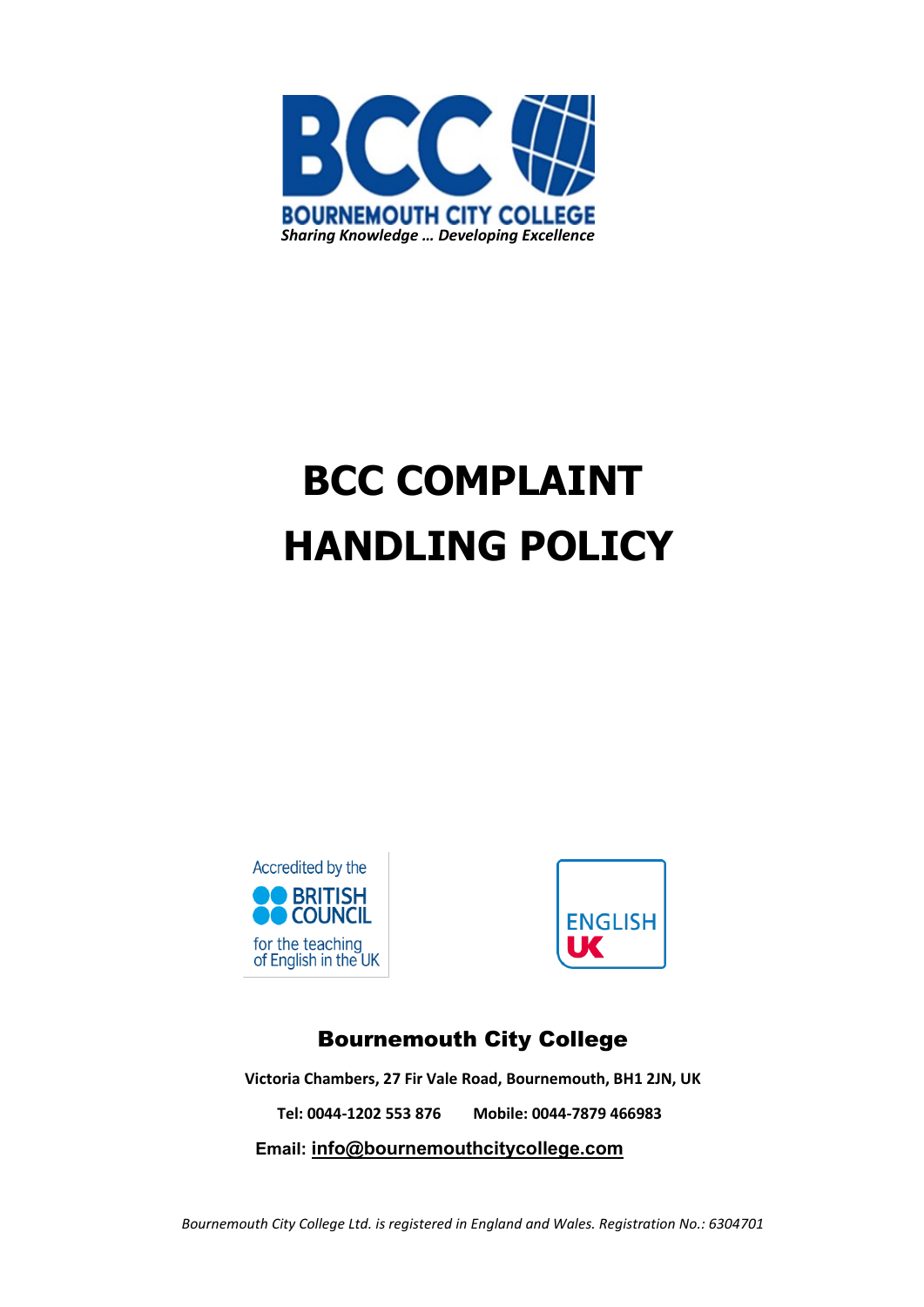## **SUMMARY:**

Bournemouth City College (BCC) intends to provide clear guidance on key principles of an effective and efficient complaint management system. This policy is designed to be used as a guide for the management and employees of BCC on how complaints will be managed by BCC in accordance with its documented policy. BCC is responsible for adopting and promoting its complaint handling policy to ensure that staff adhere to it through regular reporting and reviews.

This document includes:

- *1) Introduction to the Complaint Handling Policy*
	- *1.2.Purpose of the policy*
	- *1.3.Scope of the policy*
	- *1.4.Organisational commitment*
- *2) Terms and Definitions*
- *3) Guiding Principles*
	- *3.1 Facilitating complaints*
	- *3.2 Responding to complaints*
	- *3.3 Managing the parties to a complaint*
- *4) Complaint management system*
	- *4.1 Receipt of complaints*
	- *4.2 Acknowledgement of complaints*
	- *4.3 Initial assessment and addressing of complaints*
	- *4.4 Providing reasons for decisions*
	- *4.5 Closing the complaint, record keeping, redress and review*
	- *4.6 Alternative avenues for dealing with complaints*
	- *4.7 The three levels of complaint handling*
- *5) Accountability and learning*
	- *5.1 Analysis and evaluation of complaints*
	- *5.2 Monitoring of the complaint management system*
	- *5.3 Continuous improvement*

#### *6) Attachments*

All BCC employees must follow the procedures and steps set out in this document to ensure that consistency is followed at all times. This policy is reviewed and amended due to business needs and requirements on a regular basis.

| Policy created by: | <b>Policy created:</b> | <b>Last Reviewed:</b> | <b>Last Reviewed:</b> | <b>Last Reviewed:</b> |  |
|--------------------|------------------------|-----------------------|-----------------------|-----------------------|--|
| Turcekova          | July 2019              | July 2020             | July 2021             |                       |  |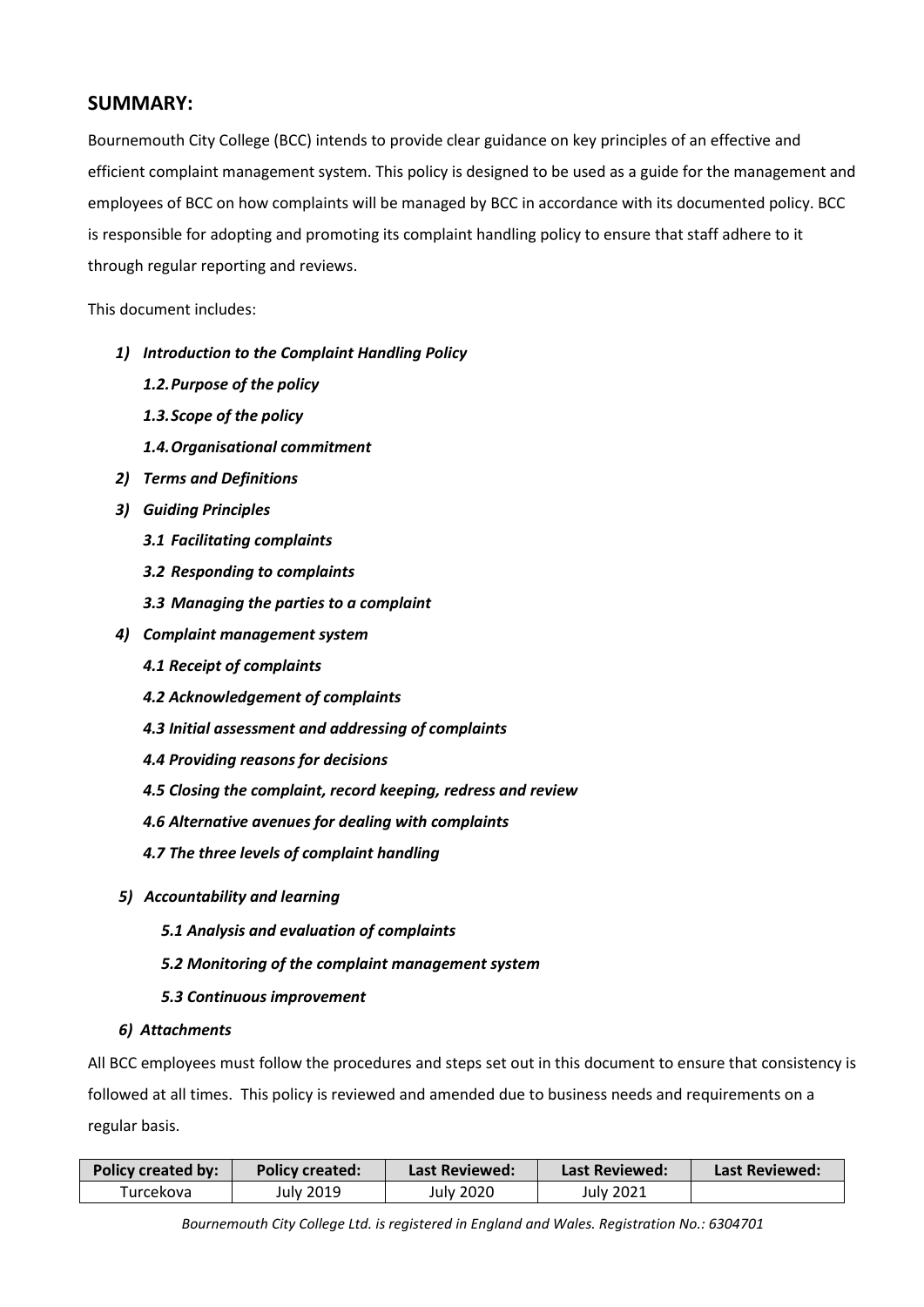# **INTRODUCTION**

## **Purpose**

 This policy intends to ensure that BCC handles complaints fairly, efficiently and effectively. Our complaint management system is intended to:

- Enable BCC to respond to issues raised by people making complaints in a timely and costeffective way
- Boost employee confidence in our administrative process
- Provide information that can be used by BCC to deliver quality improvements in our procedures and processes, staff and complaint handling

This policy provides guidance to our staff and people who wish to make a complaint on the key principles and concepts of our complaint management system.

## **Scope**

This policy applies to all members of staff receiving or managing complaints regarding our services, products (English language courses, accommodation etc.), staff and complaint handling.

## **Organisational Commitment**

BCC expects all staff at all levels to be committed to fair, effective and efficient complaint handling. The following table outlines the nature of the commitment expected from staff and the way that commitment should be implemented.

| Who               | <b>Commitment</b>    | <b>How</b>               |                                               |
|-------------------|----------------------|--------------------------|-----------------------------------------------|
| <b>Management</b> | Promote a culture    |                          | Report publicly                               |
|                   | that values          | $\blacksquare$           | Provide adequate support and directions to    |
|                   | complaints and their |                          | key staff responsible for complaint handling  |
|                   | effective resolution | $\blacksquare$           | Regularly review reports, trends and issues   |
|                   |                      |                          | arising from complaints                       |
|                   |                      | $\overline{\phantom{a}}$ | Encourage all staff to be alert to complaints |
|                   | Establish and manage |                          | and assist those responsible for handling     |
|                   | our complaint        |                          | complaints and to resolve them promptly       |
|                   | management system    |                          | Encourage staff to make recommendations       |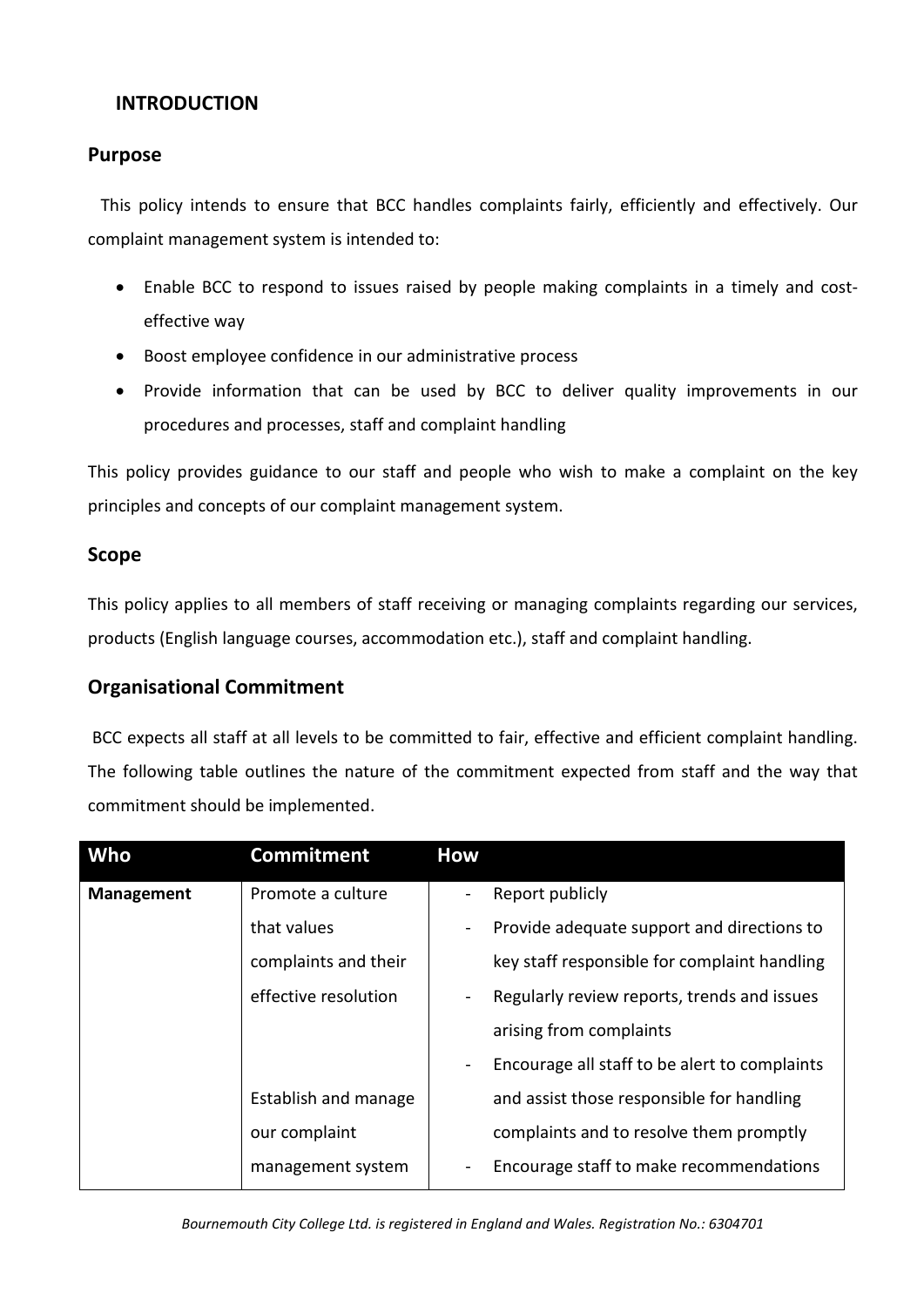|                           |                              |                                             | for system improvements                      |  |  |  |
|---------------------------|------------------------------|---------------------------------------------|----------------------------------------------|--|--|--|
|                           |                              |                                             |                                              |  |  |  |
|                           |                              |                                             | Recognize and reward good complaint          |  |  |  |
|                           |                              |                                             | handling by staff                            |  |  |  |
|                           |                              |                                             | Support recommendations for service,         |  |  |  |
|                           |                              |                                             | product, staff and complaint handling        |  |  |  |
|                           |                              |                                             | improvements arising from the analysis of    |  |  |  |
|                           |                              | complaint data.                             |                                              |  |  |  |
|                           |                              | Recruit, train and empower staff to resolve |                                              |  |  |  |
|                           |                              |                                             | complaints promptly and in accordance with   |  |  |  |
|                           |                              |                                             | <b>BCC policies and procedures</b>           |  |  |  |
| <b>Staff whose duties</b> | Demonstrate                  |                                             | Treat all people with respect, including     |  |  |  |
| include complaint         | exemplary complaint          |                                             | people who make complaints                   |  |  |  |
| handling                  | handling practices           |                                             | Assist people to make a complaint, if needed |  |  |  |
|                           |                              |                                             | Comply with this policy and its associated   |  |  |  |
|                           |                              |                                             | procedures                                   |  |  |  |
|                           |                              |                                             | Keep informed about best practices in        |  |  |  |
|                           |                              |                                             | complaint handling                           |  |  |  |
|                           |                              |                                             | Provide feedback to management on issues     |  |  |  |
|                           |                              |                                             | arising from complaints                      |  |  |  |
|                           |                              | Provide suggestions to management on ways   |                                              |  |  |  |
|                           |                              |                                             | to improve the BCC complaints management     |  |  |  |
|                           |                              |                                             | system                                       |  |  |  |
|                           |                              |                                             | Implement changes arising from individual    |  |  |  |
|                           |                              |                                             | and from the<br>complaints<br>analysis<br>of |  |  |  |
|                           |                              |                                             | complaint data as directed by management     |  |  |  |
| All staff                 | Understand<br>and            |                                             | Treat all people with respect, including     |  |  |  |
|                           | with<br>comply<br><b>BCC</b> |                                             | people who make complaints.                  |  |  |  |
|                           | handling<br>complaint        |                                             | Be aware of BCC complaint handling policies  |  |  |  |
|                           | practices                    |                                             | and procedures                               |  |  |  |
|                           |                              |                                             | Assist people who wish to make complaints    |  |  |  |
|                           |                              |                                             | and to access the BCC complaints process     |  |  |  |
|                           |                              |                                             | Be alert to complaints and assist staff      |  |  |  |
|                           |                              |                                             |                                              |  |  |  |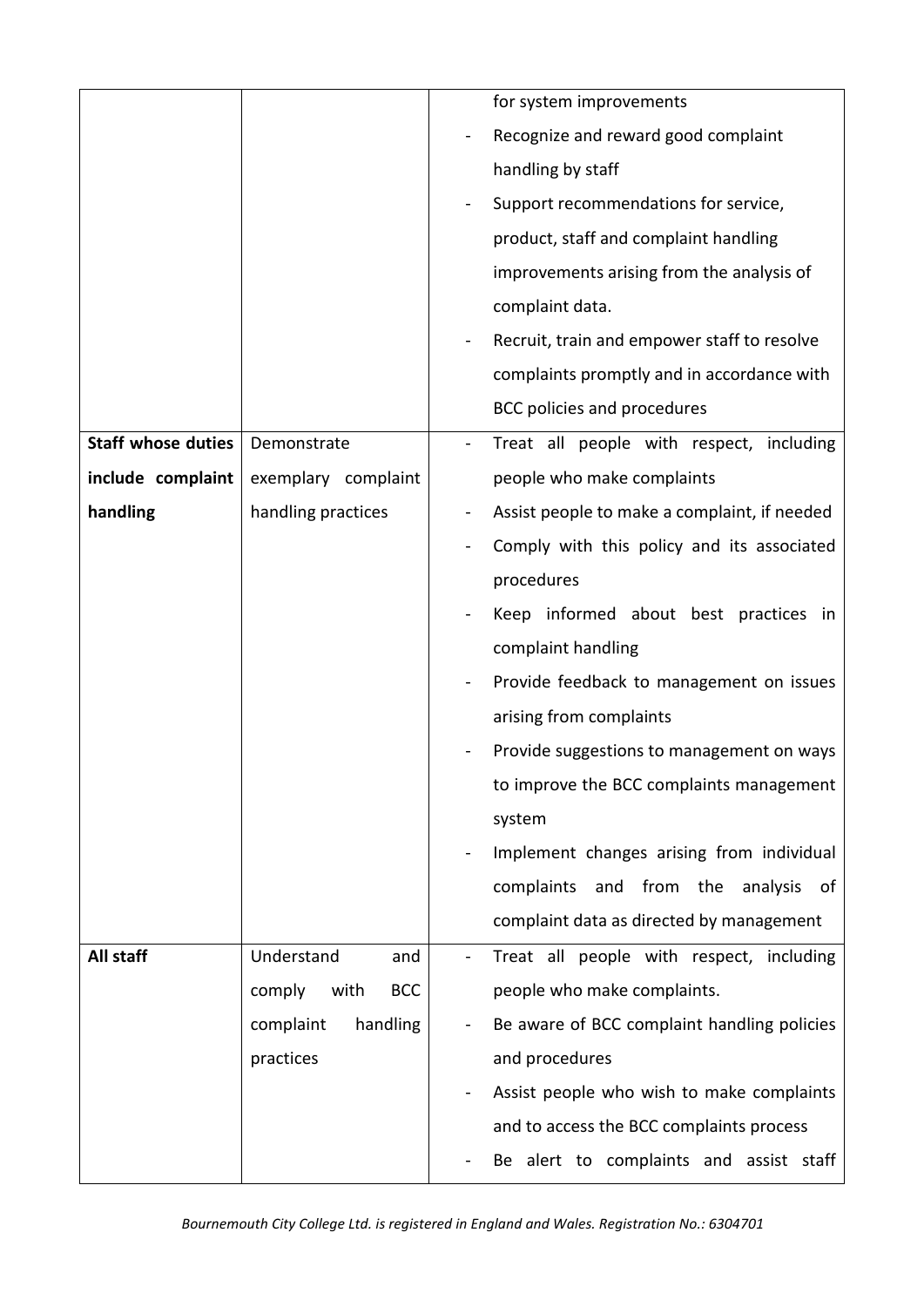|  |            | handling complaints to resolve matters                                                                           |  |  |  |  |  |
|--|------------|------------------------------------------------------------------------------------------------------------------|--|--|--|--|--|
|  |            | promptly                                                                                                         |  |  |  |  |  |
|  | $\sim$ $-$ | Provide feedback to management on issues<br>arising from complaints<br>Implement changes arising from individual |  |  |  |  |  |
|  |            |                                                                                                                  |  |  |  |  |  |
|  |            |                                                                                                                  |  |  |  |  |  |
|  |            | complaints and from the analysis and                                                                             |  |  |  |  |  |
|  |            | evaluation of complaint data as directed by                                                                      |  |  |  |  |  |
|  |            | management                                                                                                       |  |  |  |  |  |

## **TERMS AND DEFINITIONS**

## **Complaint**

Expression of dissatisfaction made to or about us, our products, services, staff or the handling of a complaint where a response or resolution is explicitly or implicitly expected or legally required.

## **Complaint management system**

All policies, procedures, practices, staff, hardware and software used by us in the management

of complaints.

## **Dispute**

An unresolved complaint escalated either within or outside of our organisation.

## **Feedback**

Opinions, comments and expressions of interest or concern, made directly or indirectly, explicitly or implicitly, to or about us, about our products, services or complaint handling where a response is not explicitly or implicitly expected or legally required.

## **Service request**

 The definition of a service request will vary depending on the organisation's core business. However, it is likely to include:

- Request for approval
- Request for action

*Bournemouth City College Ltd. is registered in England and Wales. Registration No.: 6304701*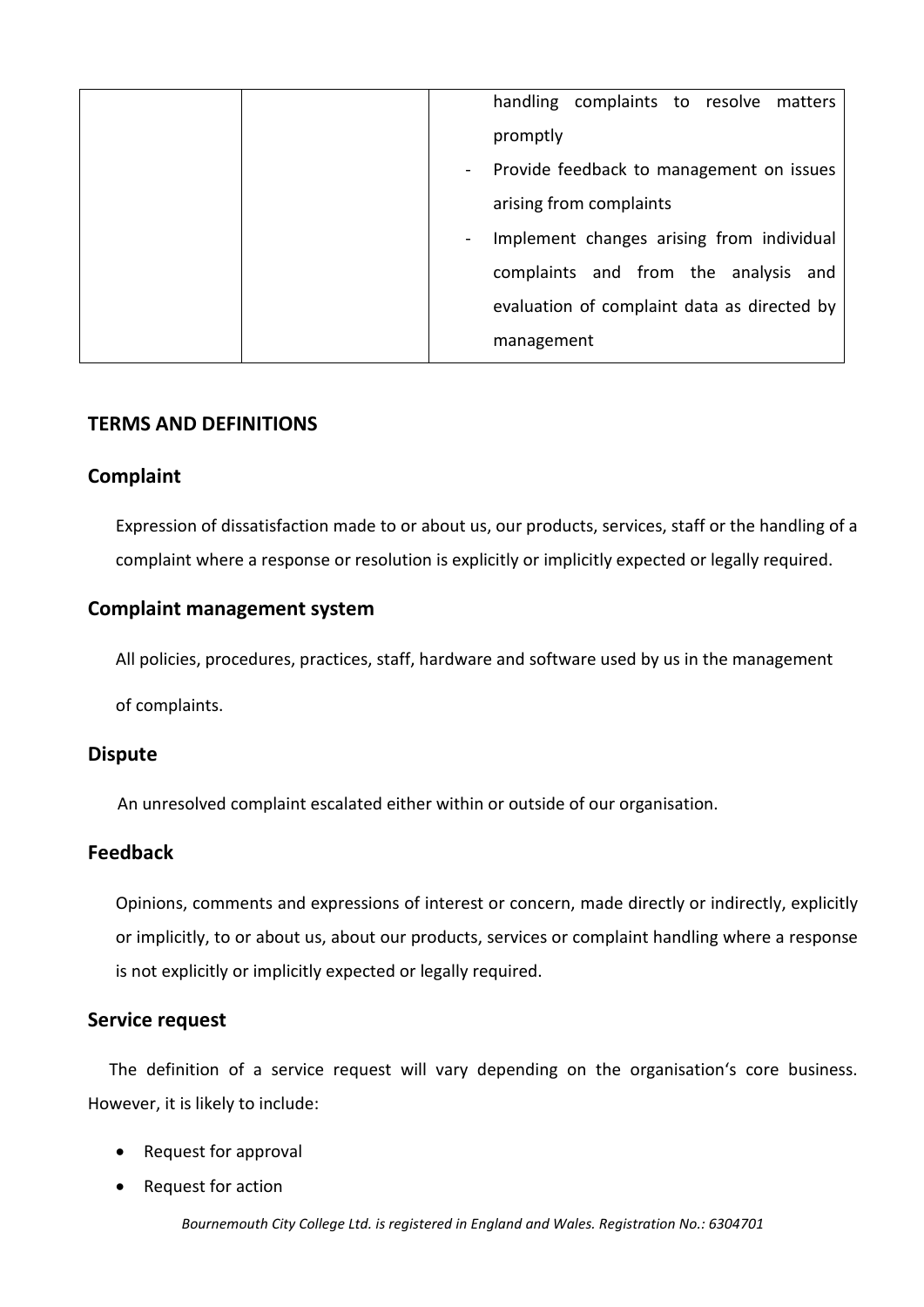- Routine inquiries about the organisation's business
- Request for the provision of services and assistance
- Reports of failure to comply with laws regulated by the organisation
- Request for explanation of policies, procedures and decisions

## **Grievance**

A clear, formal written statement by an individual staff member about another staff member or a work related problem.

# **Policy**

A statement of instruction that sets out how we should fulfil our vision, mission and goals.

# **Procedure**

A statement or instruction that sets out how our policies will be implemented and by whom.

# **GUIDING PRINCIPLES**



# **Facilitate complaints**

## **People focus**

- BCC is committed to seeking and receiving feedback and complaints about our services, systems, practices, procedures, products and complaint handling
- Any concerns raised in feedback or complaints will be dealt with within a reasonable time frame
- People making a complaint will be provided with information about our complaint handling procedures, multiple and accessible ways to make complaints

*Bournemouth City College Ltd. is registered in England and Wales. Registration No.: 6304701*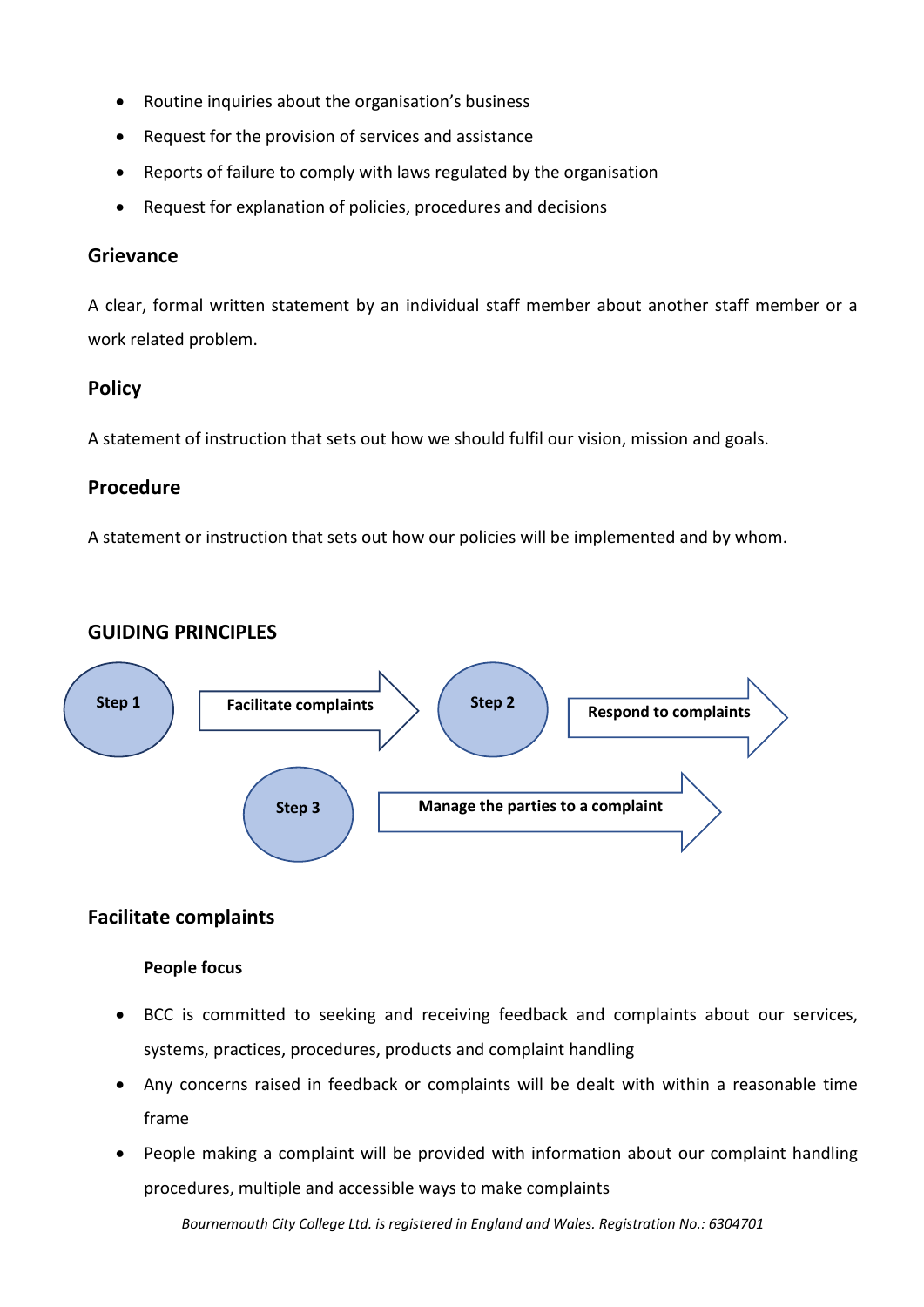- People will be listened to, treated with respect by staff and be actively involved in the complaint process where possible and appropriate
- People will be provided with reasons for our decisions and any options for redress or review

#### **No detriment to people making complaints**

BCC will take all reasonable steps to ensure that people making complaints are not adversely affected because a complaint has been made by them or on their behalf.

#### **Anonymous complaints**

BCC accepts anonymous complaints and will carry out an investigation of the issues raised where there is enough information provided.

#### **Accessibility**

- BCC will ensure that information about how and where complaints may be to or about us is well publicised.
- BCC will ensure that our systems to manage complaints are easily understood and accessible to everyone, particularly people who may require assistance
- If a person prefers or needs another person or organisation to assist or represent them in the making / resolution of their complaint, BCC will communicate with them through their representative if this is their wish.

#### **No charge**

Complaining to BCC is free of charge.

## **Responding to complaints**

#### **Early resolution**

Where possible, complaints will be resolved at first contact with the BCC complaint handler.

#### **Responsiveness**

• BCC will promptly acknowledge receipt of complaints.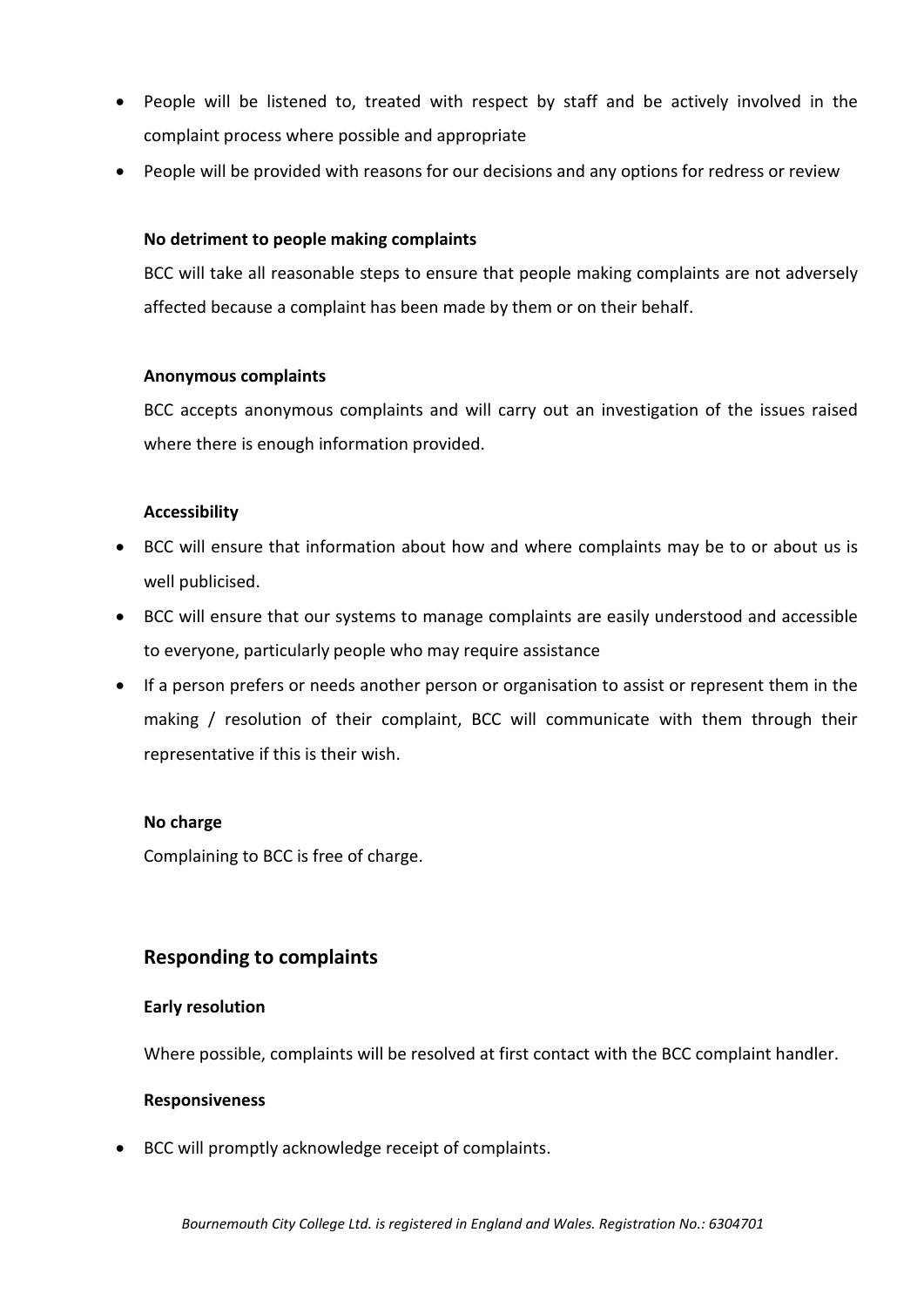- The BCC complaint handler will assess and prioritise complaints in accordance with the urgency and /or seriousness of the issues raised. If a matter concerns an immediate risk to safety or security the response will be immediate and will be escalated appropriately.
- BCC is committed to managing people's expectations, and will inform them as soon as possible of the following: the complaint process, the expected time frames for our actions, the progress of the complaint and reasons for any delay, their likely involvement in the process, the possible or likely outcome of their complaint.
- BCC will advise people as soon as possible when we are unable to deal with any part of their complaint and provide advice about where such issue and /or complaints may be directed
- BCC will advise people as soon as possible when we are unable to meet our time frames for responding to their complaint and the reason for our delay.

## **Objectivity and fairness**

- BCC will address each complaint with integrity and in an equitable objective and unbiased manner
- BCC will ensure that the person handling a complaint is different from any member of staff whose conduct or service is being complained about
- Conflicts of interest, whether actual or perceived, will be managed responsibly. In particular, internal reviews of how a complaint was managed will be conducted by the Managing Director

#### **Responding flexibly**

- A BCC designated member of staff is empowered to resolve complaints promptly and with as little formality as possible.
- BCC adopts flexible approaches to service delivery and problem solving to enhance accessibility for people making complaints and/ or their representatives
- BCC will assess each complaint on its merits and involve people making complaints and /or their representatives in the process as far as possible.

#### **Confidentiality**

• BCC will protect the identity of people making complaints where this is practical and appropriate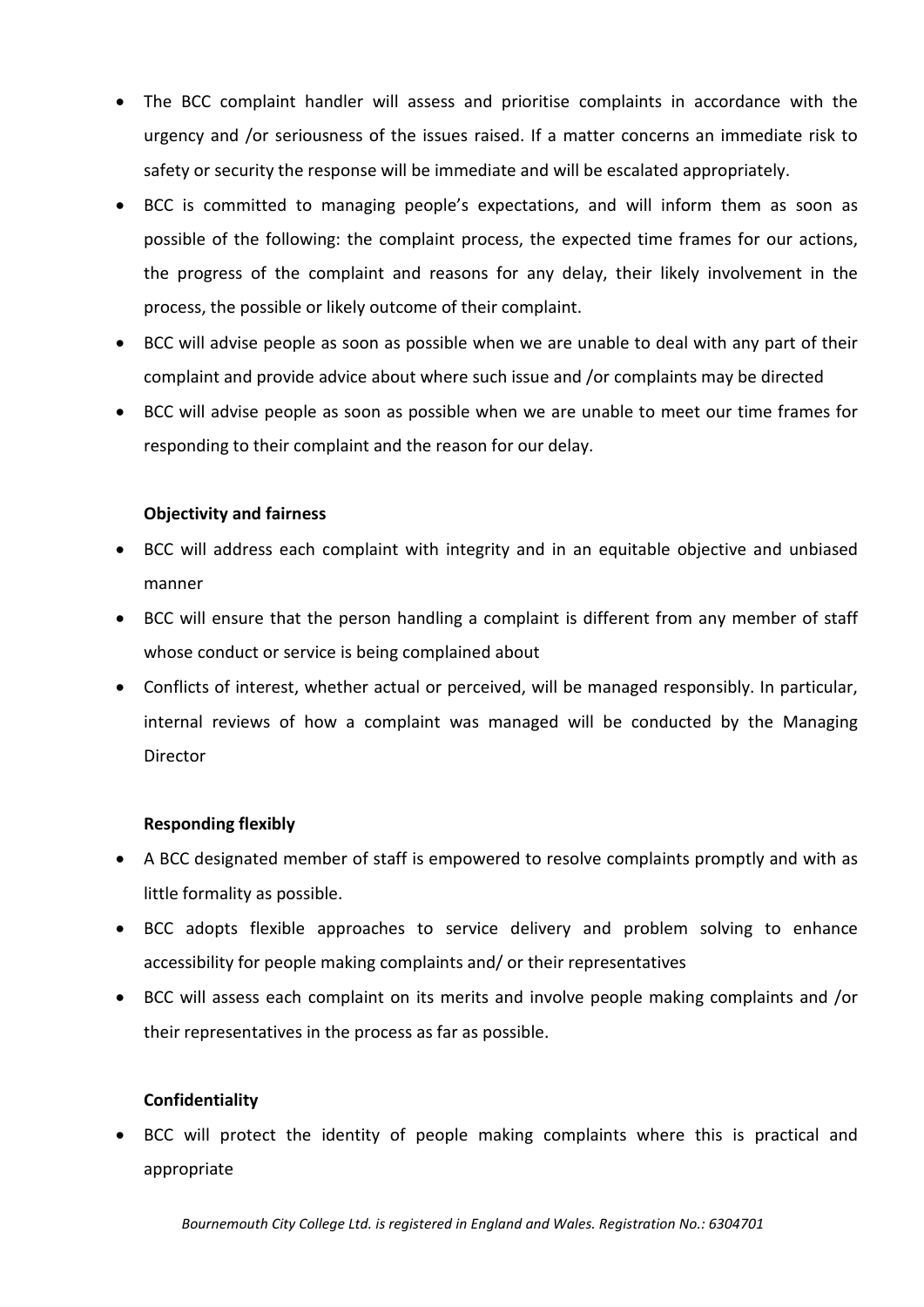• Any personal information that identifies individuals will only be disclosed or used by BCC as permitted under the relevant privacy and confidentiality policies and obligations.

## **Manage the parties to a complaint**

#### **Complaints involving multiple agencies**

Where a complaint involves multiple organisations, BCC will work with the other organisation/s where possible, to ensure that communication with the person making the complaint and /or their representative is clear and coordinated.

Subject to privacy and confidentiality considerations, communication and information sharing between the parties will also be organised to facilitate a timely response to the complaint. Where a complaint involves multiple areas, responsibility for communicating with the person making the complaint and/or their representative will also be coordinated.

#### **Complaints involving multiple parties**

When similar complaints are made by related parties BCC will try to arrange to communicate with a single representative of the group.

#### **Empowerment of staff**

All designated members of staff managing complaints are empowered to implement our complaint management system as relevant to their role and responsibilities.

All designated members of staff are encouraged to provide feedback on the effectiveness and efficiency of all aspects of the BCC complaint management system.

#### **Managing unreasonable conduct by people making complaints**

- BCC is committed to being accessible and responsive to all people who approach us with feedback or a complaint.
- When people behave unreasonably in their dealings with us, their conduct can significantly affect the progress and deficiency of our work. As a result, we will take proactive and decisive action to manage any conduct that negatively and unreasonably affects us and will support our staff to do the same in accordance with this policy.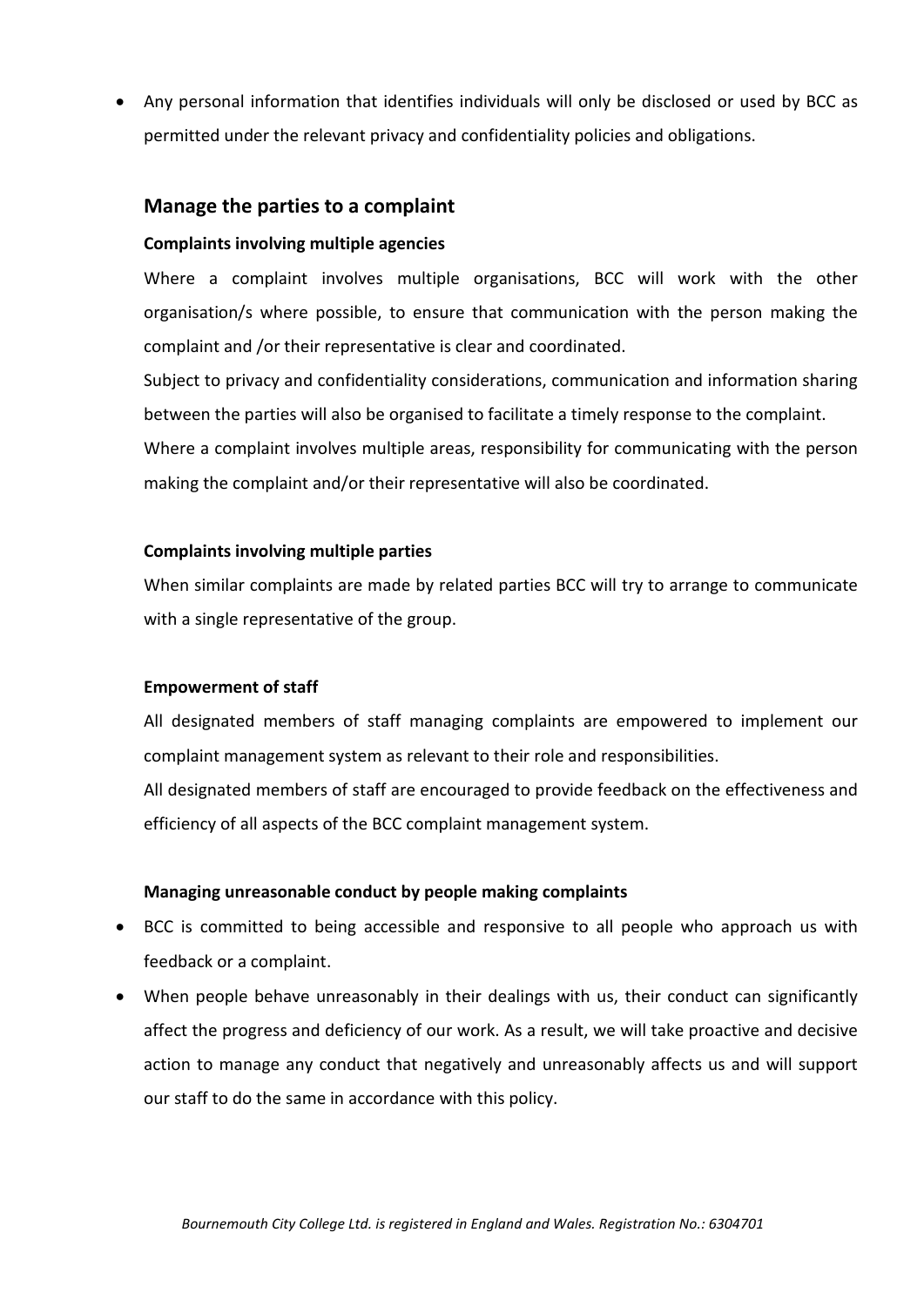# **COMPLAINT MANAGEMENT SYSTEM**

When responding to complaints, staff should act in accordance with our complaint handling procedures as well as any other internal documents providing guidance on the management of complaints.

Staff should also consider any relevant legislation and /or regulations when responding to complaints and feedback.

BCC will follow five key stages in our management system:

## **1) Receipt of complaint**

Unless the complaint has been resolved at the outset, BCC will record the complaint and its supporting information.

Record of the complaint will include:

- o The contact information of the person making the complaint
- o Issues raised by the person making the complaint and the outcome/s they want
- o Any other relevant and additional supporting documents

## **2) Acknowledgment of complaints**

- o BCC will acknowledge receipt of each complaint promptly and preferably within 2 working days.
- o Consideration will be given to the most appropriate medium (Email, letter) for communication with the person making a complaint.

## **3) Initial assessment and addressing of complaint**

- o After acknowledging receipt of the complaint, BCC will confirm whether the issue/s raised in the complaint is/are within our control.
- $\circ$  BCC will also consider the outcome/s sought by the person making a complaint and where there is more than one issue raised, determine whether each issue needs to be separately addressed.
- o When determining how a complaint will be managed, BCC will consider:
	- How serious, complicated or urgent the complaint is
	- Whether the complaint raises concerns about people's health and safety
	- How the person making the complaint is being affected
	- **The risks involved if resolution of complaint is delayed**
	- **Num** Whether a resolution requires the involvement of other organisations

#### **4) Addressing complaints**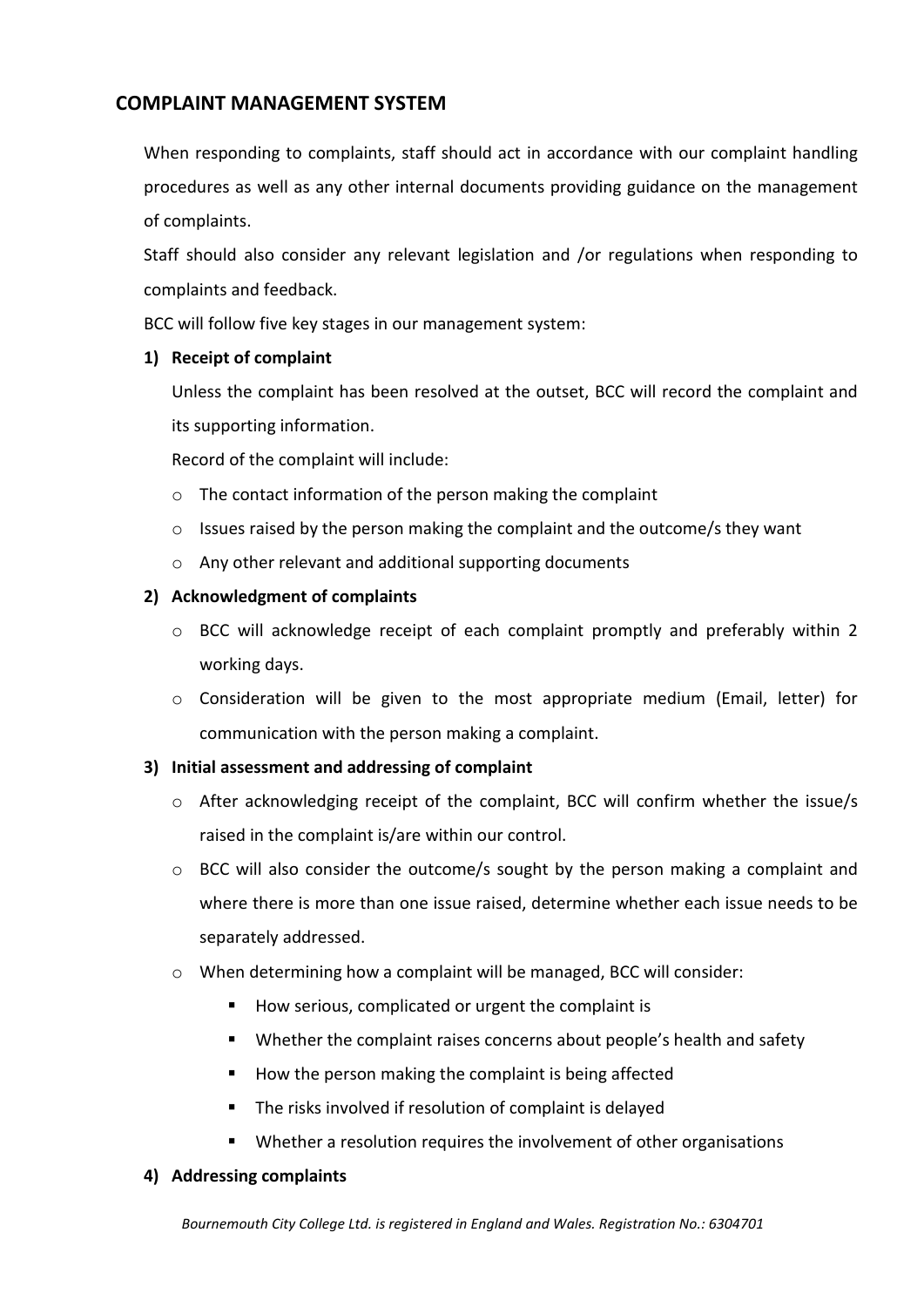- o After assessing the complaint, BCC will consider how to manage it. To manage a complaint BCC may:
	- Give the person making a complaint information or an explanation
	- Gather information from the product, person or area that the complaint is about
	- Investigate the claims made in the complaint

 BCC will keep the person making the complaint up to date on our progress, particularly if there are any delays. BCC will also communicate the outcome of the complaint using the most appropriate medium.

## **5) Providing reasons for decisions**

Following the consideration of the complaint and any investigation into the issues raised, we will contact the person making the complaint and advise them:

- o The outcome of the complaint and any action we took
- o The reason/s for our decision
- o The remedy or resolution/s that we have proposed or put in place
- $\circ$  Any option for review that may be available to the complainant, such as an internal review, external review or appeal.

#### **6) Closing the complaint, record keeping, redress and review**

BCC will keep comprehensive records about:

- o How we managed the complaint
- $\circ$  The outcome/s of the complaint (including whether it or any aspect or it was substantiated, any recommendations made to address problems identified and any decisions made on those recommendations
- o Any outstanding actions that need to be followed up

BCC will make sure that outcomes are properly implemented, monitored and reported to the Managing Director.

#### **7) Alternative avenues for dealing with complaints**

BCC will inform people who make complaints to or about us about any internal or external review options available to them *(including any relevant Ombudsman or other bodies).*

#### **8) The three levels of complaint handling**

*Bournemouth City College Ltd. is registered in England and Wales. Registration No.: 6304701* **Level 1** - Frontline complaint handling and early resolution of complaints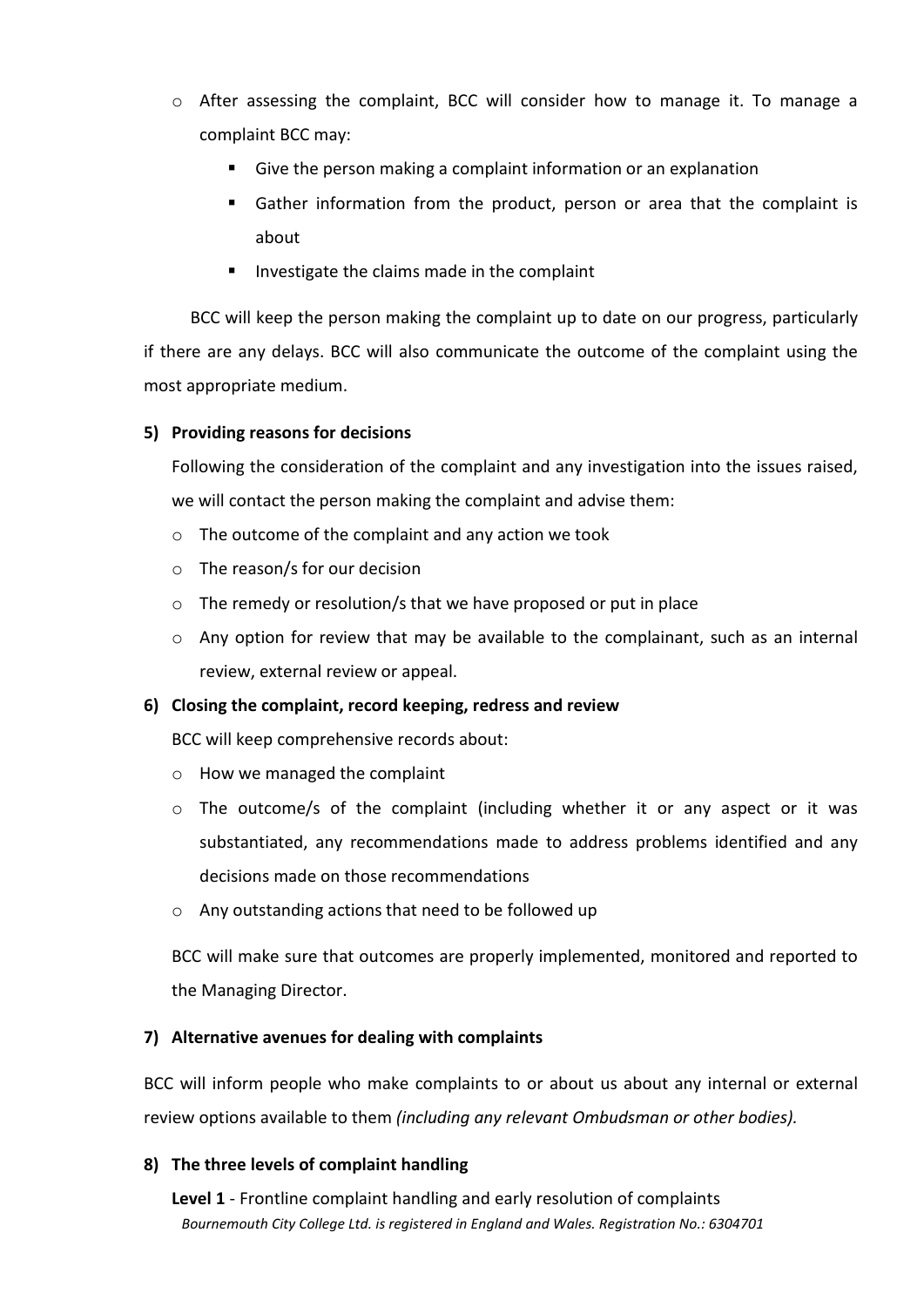**Level 2** - Internal review of complaints and /or complaint handling *(may include further investigation of issues raised and use of Alternative Dispute Resolution options)*

**Level 3** - External review of complaints and/or complaint handling by organisations.

BCC aims to resolve complaints at the first level. Wherever possible staff will be adequately equipped to respond to complaints, including being given appropriate authority, training and supervision.

Where this is not possible, BCC may decide to escalate the complaint to the Managing Director, as a second level of the complaint handling procedures.

Where a person making a complaint is dissatisfied with the outcome of the BCC review of their complaint, they may seek an external review of the BCC decision.

# **ACCONTABILITY AND LEARNING**

## **Analysis and evaluation of complaints**

BCC will ensure that complaints are recorded in a systematic way so that information can be easily retrieved for reporting and analysis.

Regular reports will be run on:

- o The number of complaints received
- $\circ$  The outcome of complaints , including matters resolved at the frontline
- o Issues arising from complaints
- o Systematic issues identified
- $\circ$  Number of requests we receive for internal and /or external review of our complaint handling

Regular analysis of these reports will be undertaken to monitor trends, measure the quality of BCC customer service and make improvements. The reports and their analysis will be provided to the Managing Director for review.

## **Monitoring of the complaint management system**

BCC will continually monitor the complaint management system to:

- o ensure that it is effective in responding to and resolving complaints
- o identify and correct deficiencies in the operation of the system

*Bournemouth City College Ltd. is registered in England and Wales. Registration No.: 6304701*